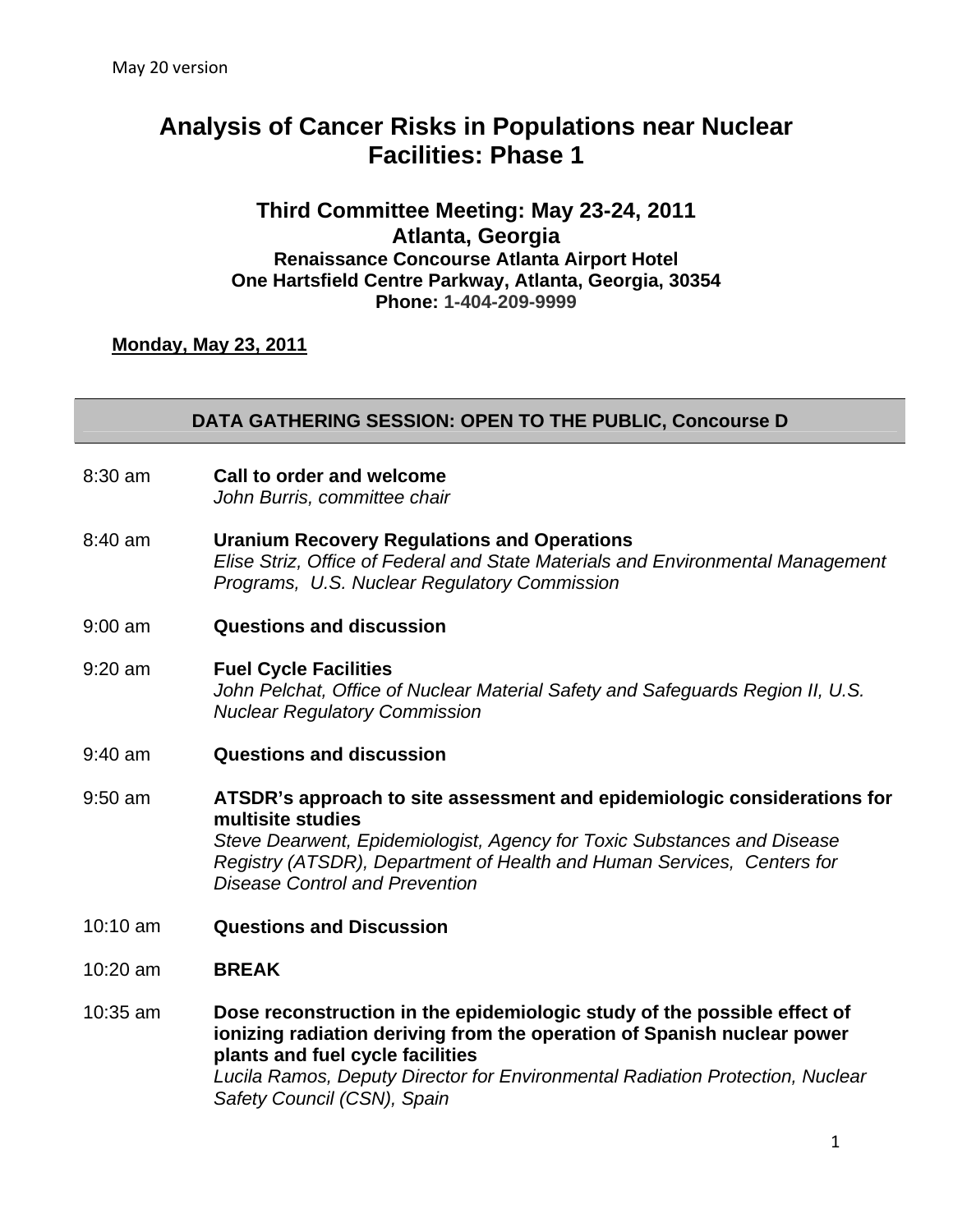May 20 version

- 10:55 am **Questions and Discussion**
- 11:05 am **Exposure to ionizing radiations arising from the operation of nuclear installations and its possible relationship with cancer mortality in Spain**  *Gonzalo López Abente, National Center for Epidemiology. Carlos III Institute of Health, Spain*
- 11:25 am **Questions and Discussion**
- 11:35 am **General Discussion**
- 11:50 am **Adjourn morning data gathering session**

#### **DATA GATHERING SESSION: OPEN TO THE PUBLIC, Concourse D**

- 1:00 pm **Cancer risks near nuclear facilities: the importance of research design and explicit study hypotheses**  *Steve Wing, Associate Professor, Department of Epidemiology, University of North Carolina-Chapel Hill*
- 1:20 pm **Questions and discussion**
- 1:30 pm **Challenges for the historical dose reconstruction of US nuclear power plants (round table discussion)**  *John Till, President, Risk Assessment Corporation*
- 1:50 pm **Questions and discussion**
- 2:00 pm **Modeling for Environmental Radiation Dose Reconstruction**  *Bruce Napier, Staff Scientist, Energy and Environment Division, Pacific Northwest National Laboratory*
- 2:20 pm **Questions and discussion**
- 2:30 pm **Designing large scale case-control studies**  *Dana Flanders, Professor, Department of Environmental Health Epidemiology, Rollins School of Public Health, Emory University*
- 2:50 pm **Questions and discussion**
- 3:00 pm **BREAK**
- 3:15 pm **Overview of the National Program of Cancer Registries (NPCR)** *Christie Eheman, Chief, Cancer Surveillance Branch, Centers for Disease Control and Prevention*